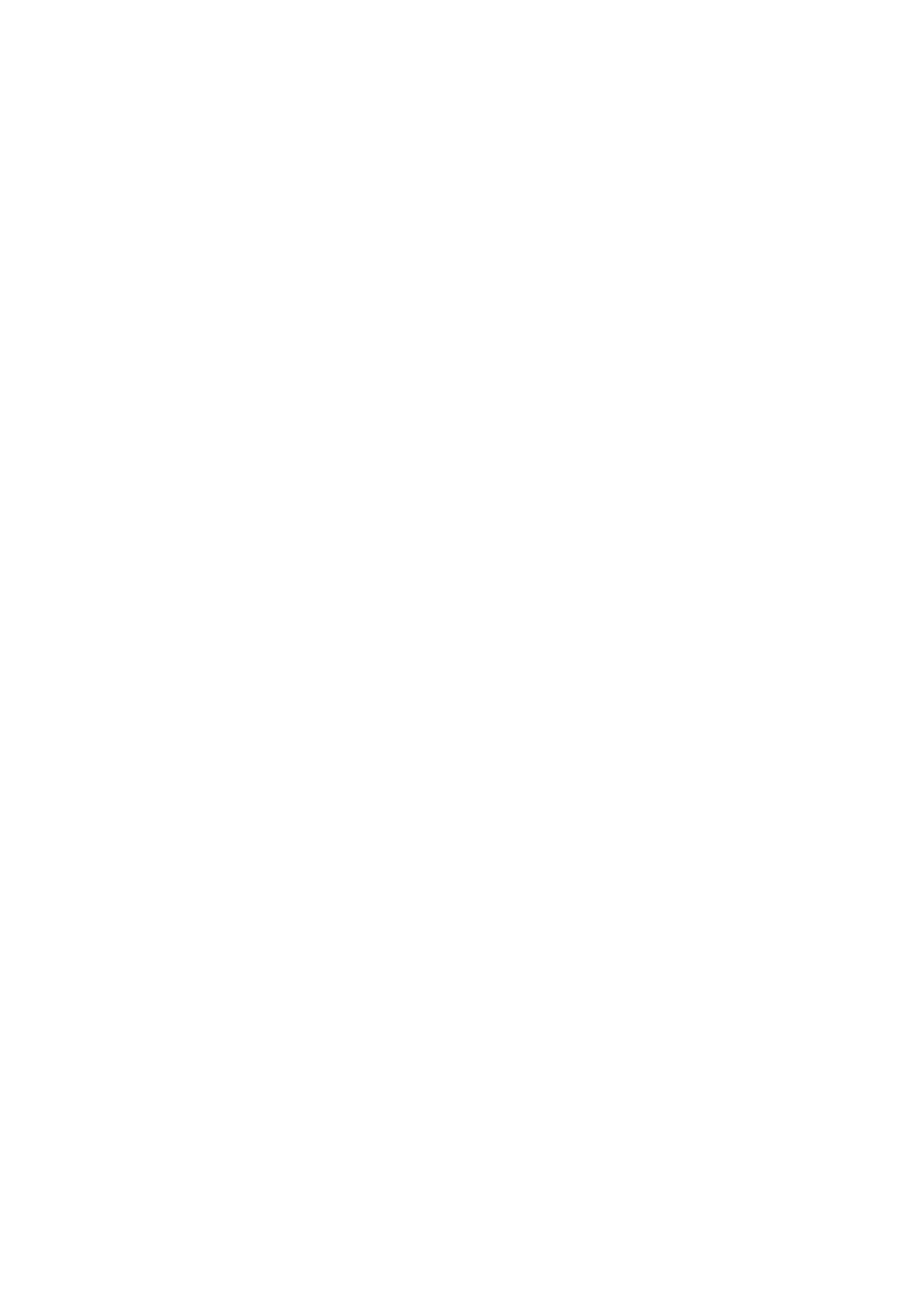# **Thursday, November 11**

## **9:30-11:00 Working Groups**

## **WG1. Cosmopolitan Trespassers and Racialized 'Strangers'**

EMILIA MARÍA DURÁN ALMARZA. 'Queer "Strangers" and Gendered Necropolitcs in West African Performance Text'

MIASOL EGUÍBAR HOLGADO. 'Reading and Writing the Cosmopolitan Stranger in Black Canadian Literature'

CARLA MARTÍNEZ DEL BARRIO. 'Strangered Migrants: Refugee Women and Girls in Contemporary British Literature'

VICENTE E. MONTES NOGALES. 'Cosmopolitismo en las letras oesteafricanas: impedimentos desde las dos orillas'

FERNANDO PÉREZ GARCÍA. 'Strangers and Becoming Indigenous in a Strange Land: Discourses of Autochtony and Conviviality in Black Canadian and Indigenous Speculative Fiction'

PAOLA PRIETO LÓPEZ. 'Racialized Strangers and the Possibilities of Solidariy in Contemporay British Theatre'

CRISTINA RIAÑO ALONSO. 'Contemporary Debates on Cosmopolitanism and the Cosmopolitan Stranger'

CARLA RODRÍGUEZ GONZÁLEZ. 'Cosmopolitan Subjectivities in Contemporary British Fiction: Strange Genres, Estranged Selves'

ÁNGELA SUÁREZ RODRÍGUEZ. 'Rethinking the Cosmopolitan Stranger through a Postcolonial Feminist Literary Approach'

## **LOCATION**: CIFEM

## **WG2. Transnational Ethics, Migratory Flows and Other-than-Human Life in Spanish and Latin(x)American Literatures**

MARÍA DEL CARMEN ALFONSO GARCÍA. 'Para un enfoque ético de la alteridad: reflejos culturales de la migración en la España contemporánea'

ESTHER ÁLVAREZ LÓPEZ. 'Convivial Gestures: The (Immigrant) Stranger and the Ethics of Hospitality in US Latinx Literature'

CAMILA HERNÁNDEZ MARTÍNEZ. 'Cuerpos migrantes: Experiencias de mujeres latinoamericanas'

ANDREA FERNÁNDEZ GARCÍA. 'Cosmopolitan Strangers in US Latina Literature: From Othering to Effecting Social Change'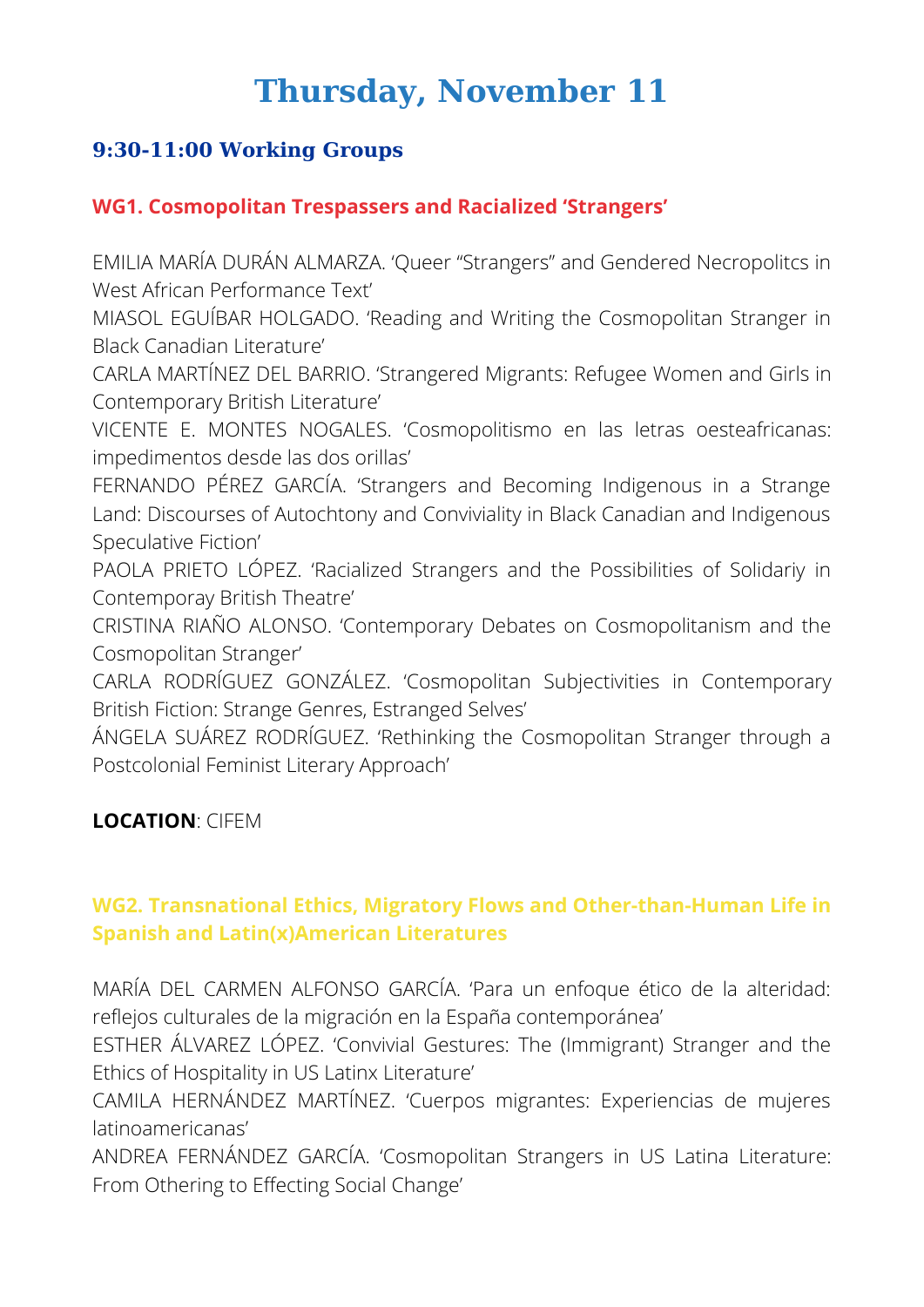RAQUEL FERNÁNDEZ MENÉNDEZ. 'Extrañas en el archivo: sobre ética y lectura en la cultura española contemporánea'

MARÍA GÓMEZ MARTÍN. 'Identidades ubicuas. La representación cultural de los personajes históricos femeninos transnacionales en la novela histórica contemporánea de autoría femenina'

DOMINIQUE NINANNE. 'Figures de migrants dans la poésie contemporaine. Entre survivance et résistance '

Mª ISABEL PÉREZ RAMOS. 'Eco-cosmopolitan Willful 'Strangers' in Chicana/o Border Literature: Confronting Environmental Injustices'

LORENA SÁNCHEZ GARCÍA. 'Ecofeminismo y vulnerabilidad: una relectura ética de autoras españolas contemporáneas (1850-1936)'

MARÍA JESÚS CASTRO DOPACIO. 'Cosmopolitan Artistic Interventions on the Mexican-American Border'

PATRICIA VILANOVA BECKER. 'Ciudades y sujetos transnacionales: cartografías feministas e inmigrantes a través del cine documental'

**LOCATION**: Sala Grados, History Department

## **WG3. Shifting Territories: New Subjects, Translations and Pedagogies**

ÓSCAR ALONSO ÁLVAREZ. 'Content-Integrated Instructional Design: Teaching through 'Stranger' Identities in the English Language Classroom'

PAULA ARGÜESO SAN MARTÍN. 'Urban 'Strangers' in De-industrial Glasgow Fiction: The Work of Alasdair Gray and James Kelman'

PATRICIA BASTIDA RODRÍGUEZ. 'Cosmopolitan Strangers and Muslim Identities in Mohsin Hamid's Migrant Novels'

CLARA BOTAMINO GONZÁLEZ. 'Cosmopolitan Strangers in Contemporary Women's Writing: The Edinburgh Gothic'

LUISA CAMPUZANO SENTÍ. 'Se acabó la magia: Trump y Biden cortan la circulación de ida y vuelta entre Cuba y USA'

JOSÉ IGOR PRIETO-ARRANZ. 'The Subversive Power of the Historical Turn in Contemporary Fiction'

MARÍA JESÚS SÁNCHEZ GARCÍA. 'Cosmopolitan Strangers in Contemporary Scottish Women's Xtopian Writing'

**LOCATION**: Sala Juntas Departamento Filología inglesa, francesa y alemana

## **11:00-11:30 Coffee Break**

**LOCATION**: First Floor, Central Hall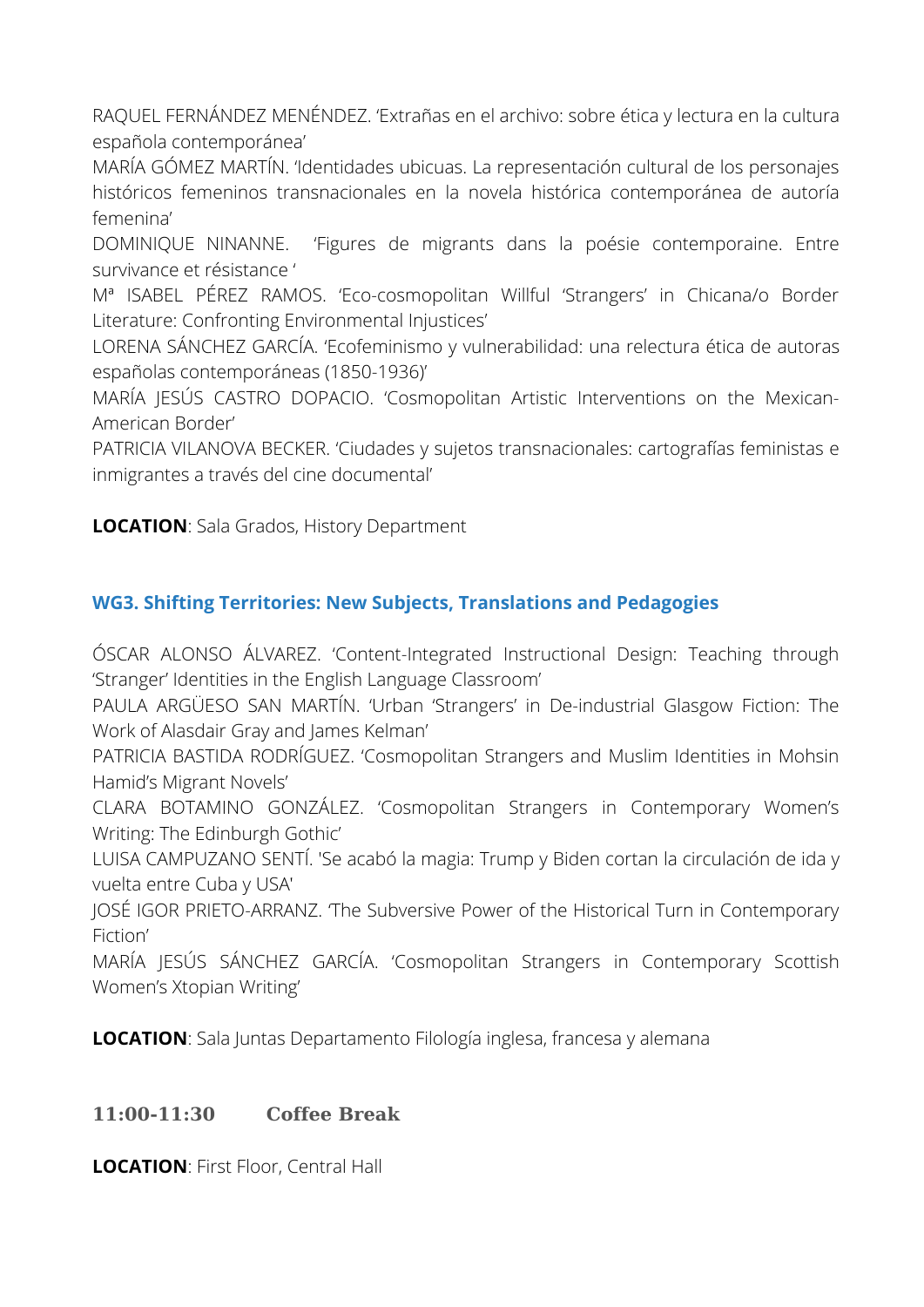#### **11:30-12:00 Opening Remarks**

ACADEMIC AUTHORITIES

ISABEL CARRERA SUÁREZ AND CARLA RODRÍGUEZ GONZÁLEZ

**LOCATION**: Sala Juntas Departamento Filología inglesa, francesa y alemana

#### **12:00-12.40 Plenary Session 1**

#### *'Here is the Evidence': Arturo Alfonso Schomburg's Afro-Latino Countervisuality*

FRANCES NEGRÓN MUNTANER. Columbia University

Chair: Emilia María Durán Almarza

## **12.40-13:10 Showcase Session 1**

## *Journalism for the Twenty-First Century: Reporting, Human Rights and Ecofeminism*

PATRICIA SIMÓN. Journalist

Chair: Isabel Carrera Suárez

## **13:10-13:40 Plenary Session 2**

## *Strangers in the City or the Other Within in Tabish Khair's* **How to Fight Islamist Terror from the Missionary Position**

DOLORES HERRERO GRANADO. University of Zaragoza

Chair: Patricia Bastida Rodríguez

1**3:40-14:00 Group Discussion**

Respondent and Chair:

ISABEL CARRERA SUÁREZ. University of Oviedo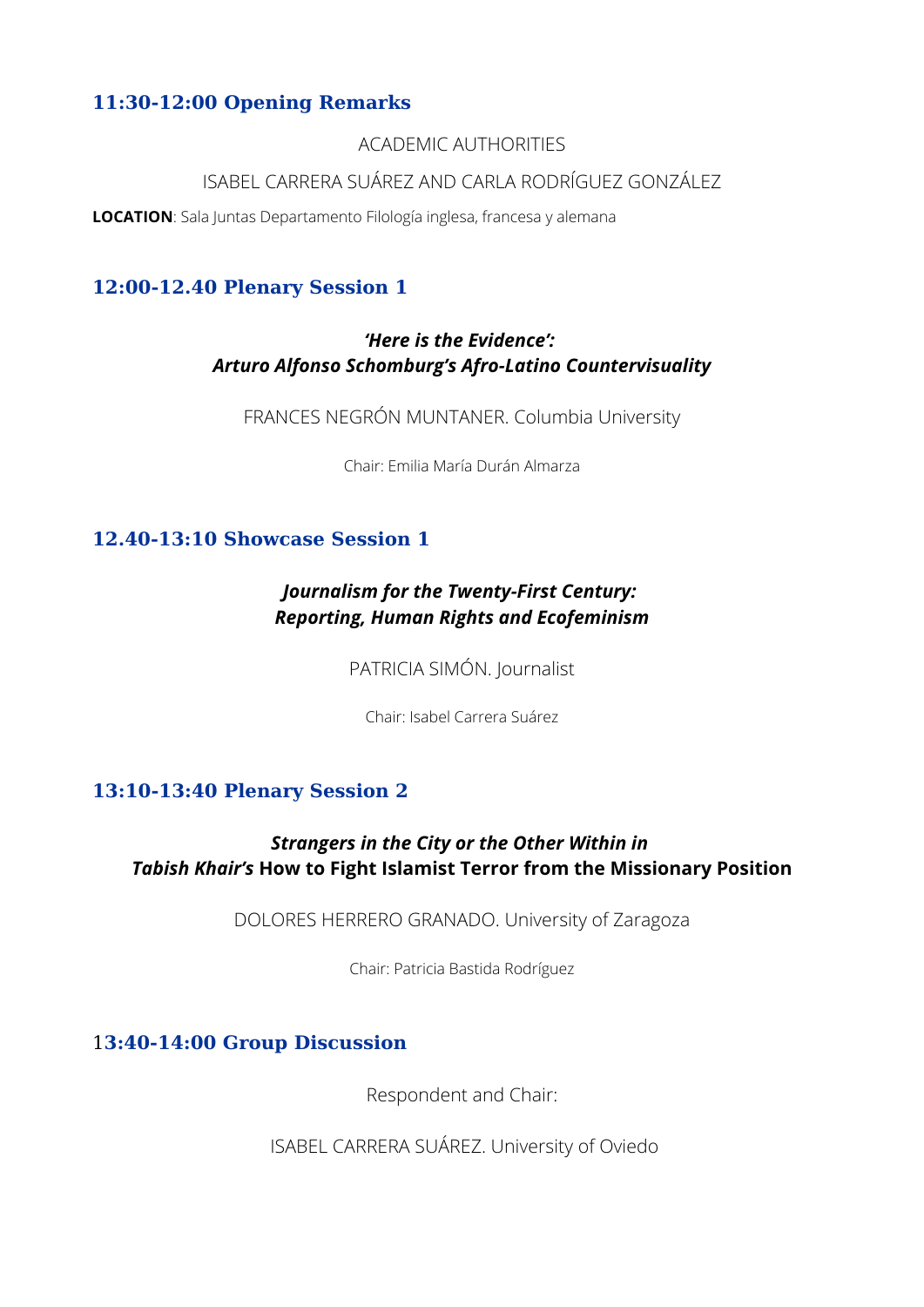#### **16:00-16:30 Plenary Session 3**

#### *The Vampire: A Cosmopolitan 'Stranger'*

LIZ RUSSELL. Rovira i Virgili University

Chair: Igor Prieto Arranz

## **16:30-18:00 Creative Authors and Roundtable Discussion (Online)**

#### *Writing Cosmopolitan 'Strangers'*

ARITHA VAN HERK. University of Calgary SIMONE LAZAROO. Murdoch University ALECIA MCKENZIE. Writer SUHAYL SAADI. Writer

Chairs: Isabel Carrera Suárez and Carla Rodríguez González

\*\*\*

**18:00-18:30 Coffee Break**

\*\*\*

#### **18:30-20:00 Live Performance**

*"Mordiendo la verdad"*

ALBA G.

**LOCATION**: Sala de Grados, History Department (Second floor)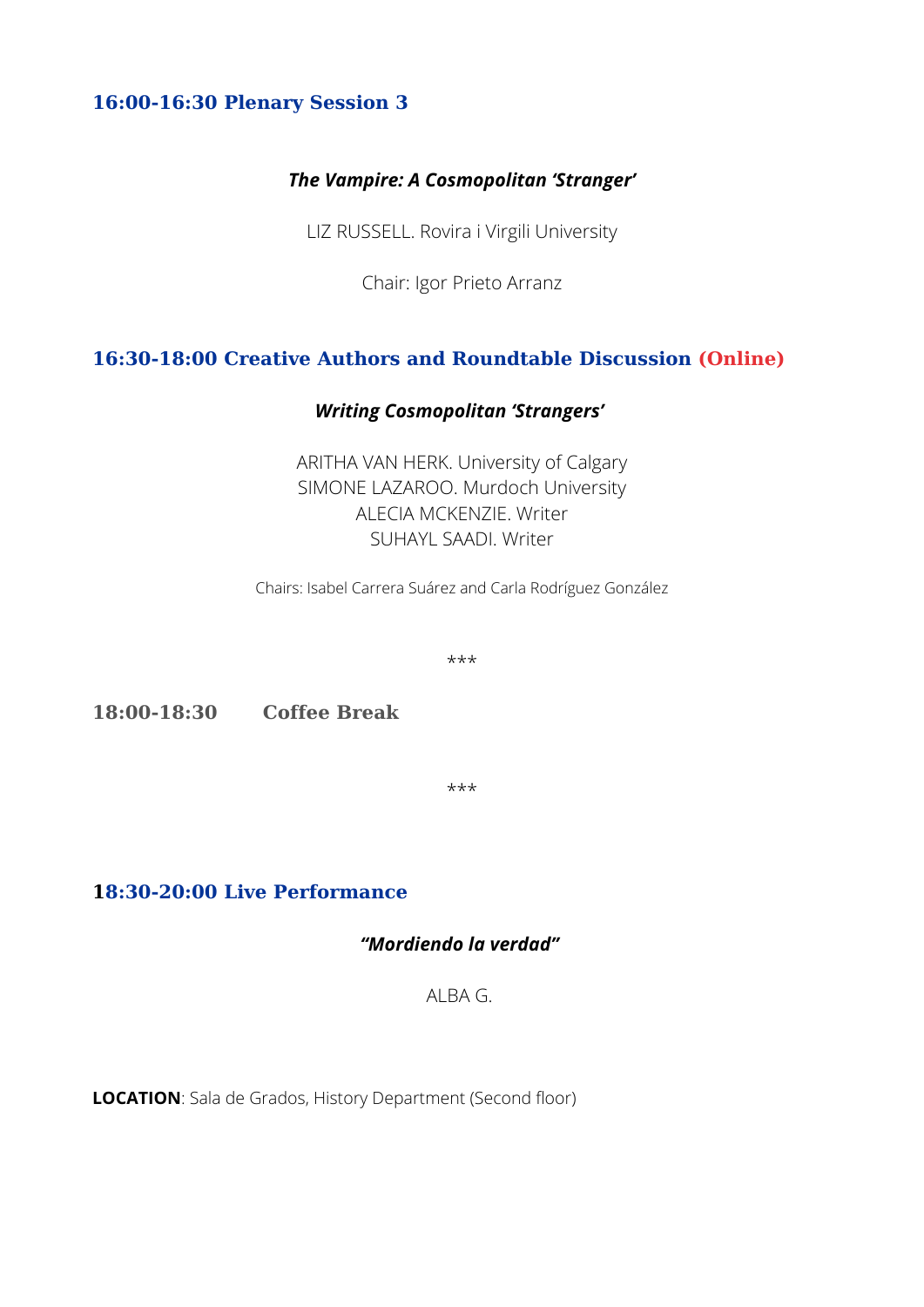## **Friday, November 12**

## **10:00-10:30 Roundtable 1**

## *Transnational Ethics, Migratory Flows and Other-than-Human life in Spanish and Latin(x)American Literatures*

CAMILA HERNÁNDEZ MARTÍNEZ, ANDREA FERNÁNDEZ GARCÍA, RAQUEL FERNÁNDEZ MENÉNDEZ, MARÍA GÓMEZ MARTÍN, DOMINIQUE NINANNE, Mª ISABEL PÉREZ RAMOS, LORENA SÁNCHEZ GARCÍA, MARÍA JESÚS CASTRO DOPACIO, PATRICIA VILANOVA BECKER

Chairs: ESTHER ÁLVAREZ LÓPEZ AND CARMEN ALFONSO GARCÍA

## **10:30-11:00 Roundtable 2**

#### *Cosmopolitan Trespassers and Racialized 'Strangers'*

MIASOL EGUÍBAR HOLGADO, CARLA MARTÍNEZ DEL BARRIO, VICENTE E. MONTES NOGALES, FERNANDO PÉREZ GARCÍA, PAOLA PRIETO LÓPEZ, CRISTINA RIAÑO ALONSO, ÁNGELA RODRÍGUEZ SUÁREZ

Chairs: CARLA RODRÍGUEZ GONZÁLEZ AND EMILIA M. DURÁN ALMARZA

## **11:00-11:30 Roundtable 3**

#### *Shifting Territories: New Subjects, Translations and Pedagogies*

ÓSCAR ALONSO ÁLVAREZ, PAULA ARGÜESO SAN MARTÍN, PATRICIA BASTIDA RODRÍGUEZ, CLARA BOTAMINO GONZÁLEZ, LUISA CAMPUZANO, LUCÍA PRADA, JOSÉ IGOR PRIETO-ARRANZ, MARÍA JESÚS SÁNCHEZ GARCÍA, ALEJANDRA TORRES

Chairs:: ISABEL CARRERA SUÁREZ AND CRISTINA VALDÉS RODRÍGUEZ

**11:30-12:00 Coffee Break**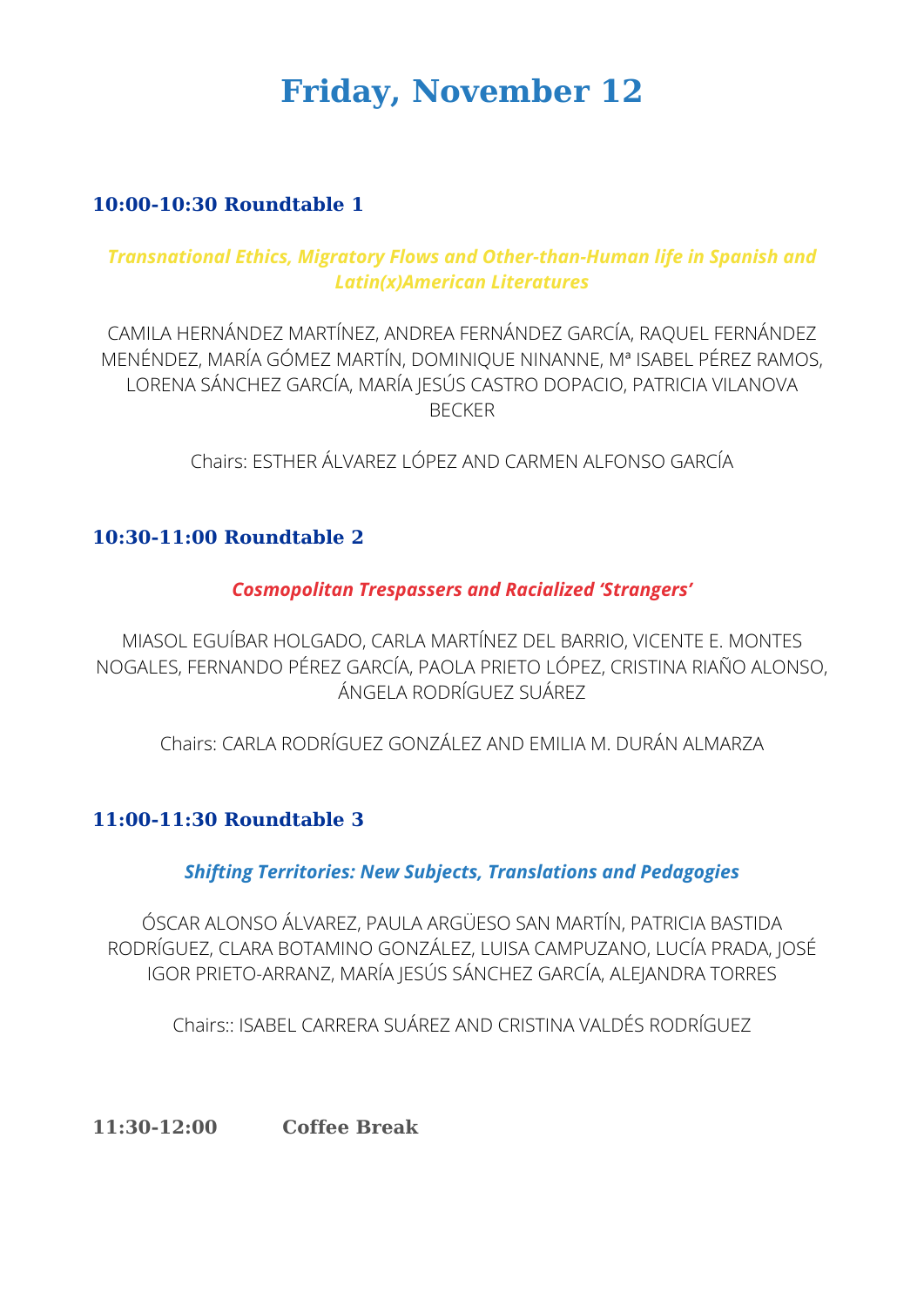## **12:00-12.30 Plenary Session 4 (Online)**

#### *Transgressing the Controlling Images of African-American Women. Performing Black Womanhood in Contemporary American Television Series*

ALEKSANDRA ROZALSKA. Łódź University

Chair: Esther Álvarez López

#### **12.30-13:00 Showcase Session 2**

*Teaching through Cosmopolitan Identities, Mapping Fictional World*s

ÓSCAR ALONSO ÁLVAREZ and ÍCARO OBESO MUÑIZ

#### **13:00-13:45 Plenary Session 5**

*"I, Me, Mine: My Dearest Strangers"*

ZAHRA HASNAUI. Writer

Chair: Liz Russell

## **16:00-16:40 Plenary Session 6 (Online)**

*The Strange Cosmopolitanism of Creole Indias*

ANANYA JANAHARA KABIR. King's College London

Chair: Carla Rodríguez González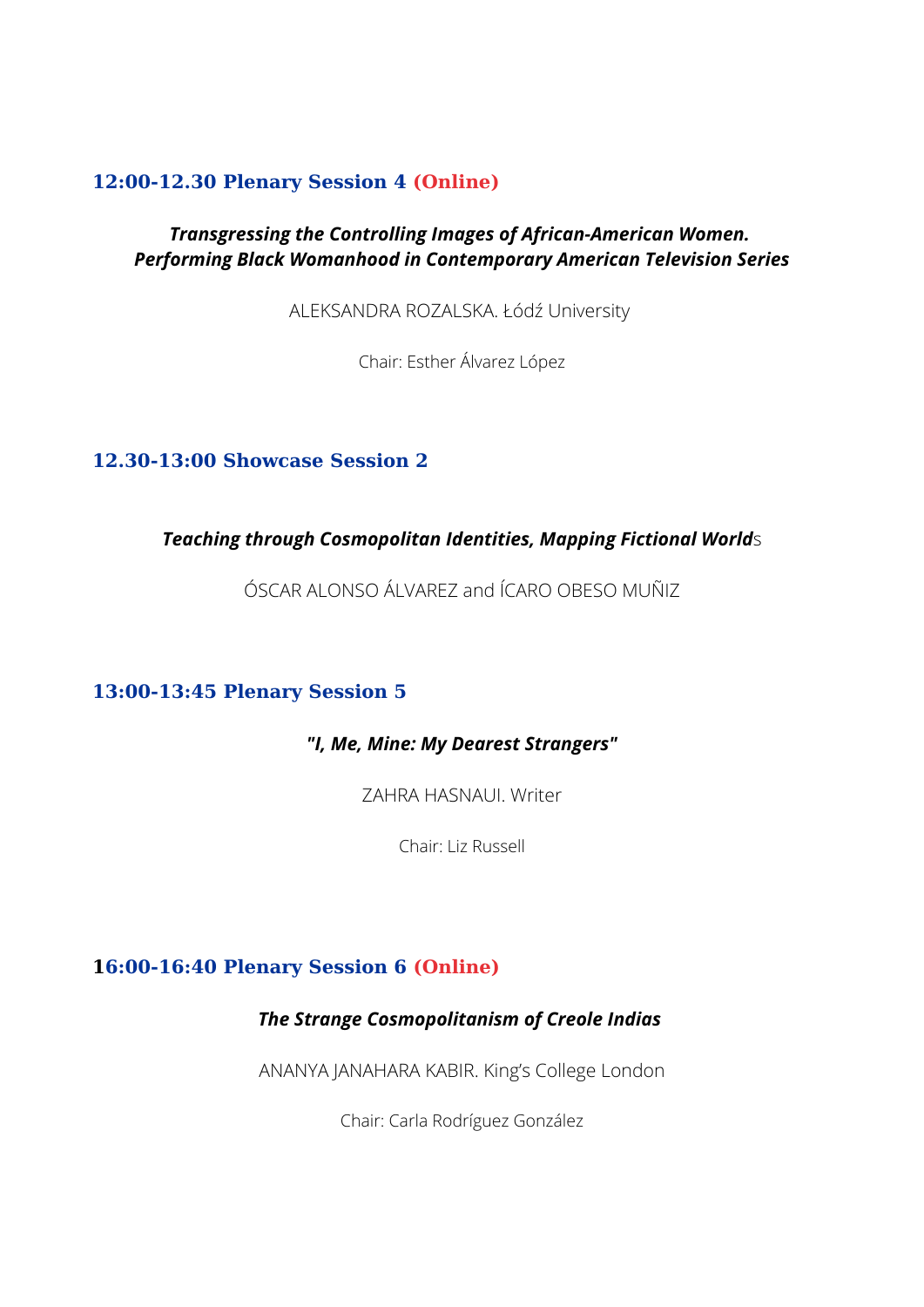#### **16:45-18:00 Roundtable 4**

#### *Anglophone Literatures of the 21st Century. Narrative and Performative Spaces*

RODRIGO ANDRÉS GONZÁLEZ. University of Barcelona MIREIA ARAGAY SASTRE. University of Barcelona PATRICIA BASTIDA RODRÍGUEZ. University of Balearic Islands ISABEL CARRERA SUÁREZ. University of Oviedo (Chair) DOLORES HERRERO GRANADO. University of Zaragoza LAURA LOJO RODRÍGUEZ. University of Santiago de Compostela IGOR PRIETO ARRANZ. University of Balearic Islands

#### **18:00-18:15 Cosmopolitan Readings (Video projection)**

SARA TORRES, AIDA FALCÓN Y LAURA CASIELLES

**18:30 Closing Discussion and Final Remarks**